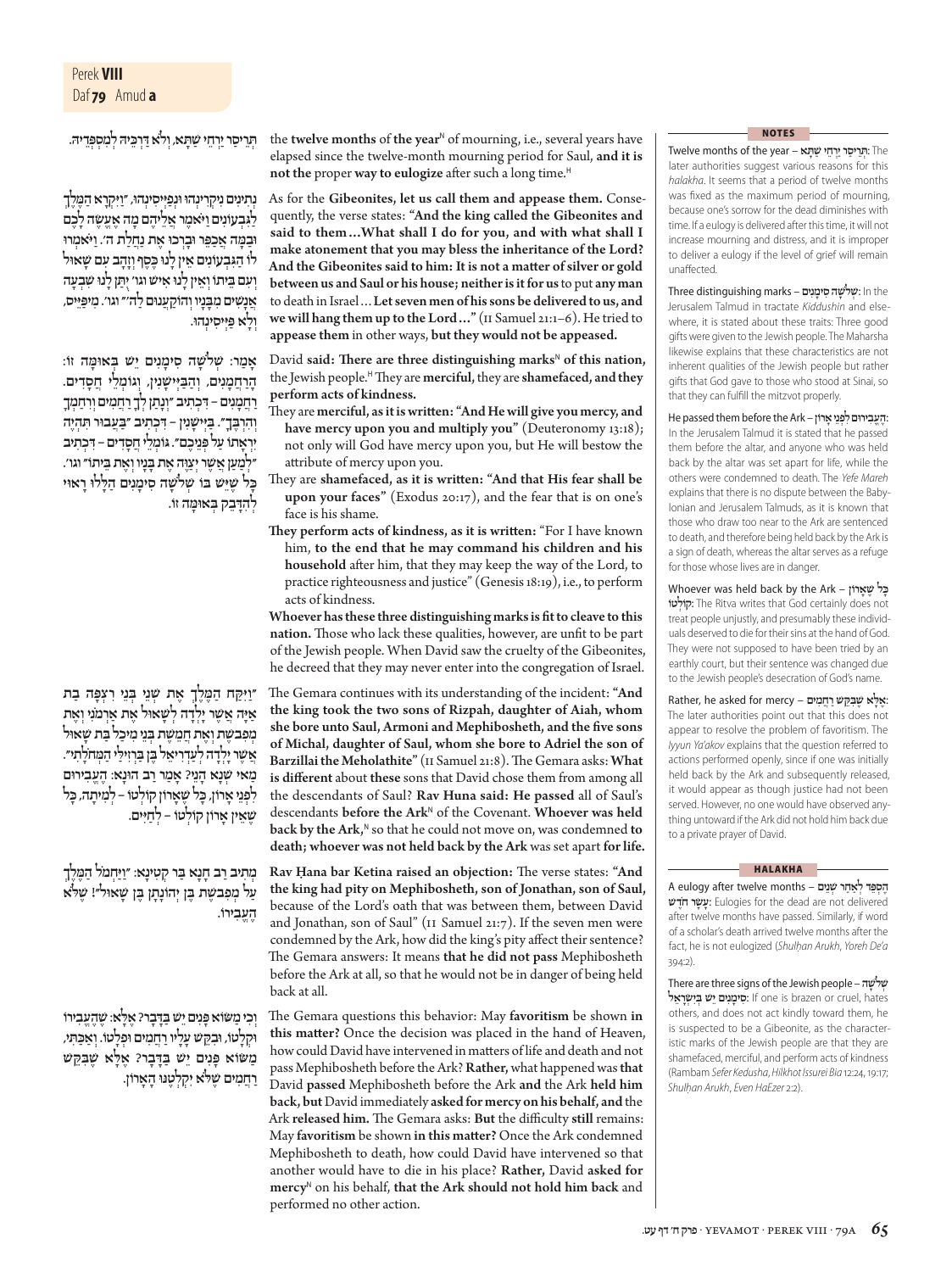#### **NOTES**

 It is better that one letter be uprooted – **טבָמוּ** and) Ritva (authorities early Certain : **ֶׁשֵּתָעֵקר אוֹת ַאַחת** later authorities attempt to explain that this refers literally to a single letter, but their interpretations are somewhat far-fetched. Nearly all commentaries conclude that this does not mean one letter but an entire verse.

**And the name of Heaven be sanctified – <del>שם</del> יםִמַשָׁ** : In the Jerusalem Talmud it is stated that from here it is understood that the gain from the sanctification of God's name is greater than the loss caused by its desecration. This is derived from the fact that the very reason that the dead may not be left hanging overnight is that it is considered a desecration of God's name, as explained in tractate *Sanhedrin* and elsewhere, and yet the sanctification of His name caused by doing so in this case is deemed greater than the desecration involved.

 Immediately…they joined the Jewish people – **יּדָמִ אלֵרָשְׂ יִ עלַ פוּ וֹסְ תּנִ**: Although the Sages said that converts were not accepted in the days of David and Solomon, this refers exclusively to conversion in authorized courts, whereas these gentiles were converted in the presence of ordinary people (Rashba).

#### **HALAKHA**

 It is better that one letter be uprooted – **קרֵעָתֵּשֶׁ טבָמוּ חתַאַ אוֹת**: The court has the authority to temporarily uproot a positive or negative mitzva in order to restore the public to the proper observance of religion or prevent the masses from erring in some matter (Rambam *Sefer Shofetim*, *Hilkhot Mamrim* 2:4).

**ּכ ִתיב ״לֹא ּיו ְמ ּתו ָאבוֹת ַעל ָּבִנים״ ְוָהא ְ וגו׳! ָאַמר ַרִּבי ִחָיּיא ַּבר ַאָּבא ָאַמר ַרִּבי ָ יוֹחָנן: ּמוָטב ֶׁש ֵּתָעֵקר אוֹת ַאַחת ִמן ַה ּתָוֹרה, ְוַאל ִי ְתַחֵּלל ֵׁשם ָׁשַמִים ְּבַפְרֶה ְסָיא.**

**ַ״ו ִּתַּקח ִרְצָּפה ַּבת ַאָיּה ֶאת ַה ַּׂשקַו ַּת ֵּט ּהו ָל ּה ֶאל ַה ּצור ִמ ְּת ִחַּלת ָק ִציר ַעד ִנ ַּת ְך ַמִים ֲעֵל ֶיהם ִמן ַהָּׁשַמִים ְולֹא ָנְתָנה עוֹף ַהָּׁשַמִים ָל ּנוחֲעֵל ֶיהם ָ יוֹמם ְוַחַיּת ַה ָּׂשֶדה ּכ ִתיב ״לֹא ָתִלין ִנ ְבָלתוֹ ַעל ַלְיָלה״. ְוָהא ְ ָהֵעץ״!** 

**ָאַמרַרִּבי ָ יוֹחָנן ִמּׁשּום ַרִּבי ׁ ִש ְמעוֹן ֶּבן ְי ָהוֹצָדק: ּמוָטב ֶׁשֵּתָעֵקר אוֹת ַאַחת ִמן ַה ּתָוֹרה ְוִי ְתַקֵּד ׁש ֵׁשם ָׁשַמִים ְּבַפְרֶה ְסָיא. ֶׁשָה ּיו ְעוֹבִרים ְו ָׁשִבים ְאוֹמִרים: ַמה ִּט ָיבן ּל ּלו ְּבֵני ְמָל ִכים ֵהם. ּוֶמה ֶׁשל ֵא ּל ּו? ַהָ ָע ׂשּו? ָּפׁ ְש ּטו ְיֵד ֶיהם ְּבֵגִרים ְּג ּרוִרים. ָא ְמ ּרו: ּכזוֹ. ֵאין ְלָך ּאו ָּמה ֶׁשְר ּאוָיה ְל ִהָּדֵבק ָּב ּה ְ ּכ ְך, ְּבֵני ֶהְדיוֹטוֹת ַעל ּוַמה ְּבֵני ְמָל ִכים ָ ּכ ְך, ּכ ָּמה ְוַכ ָּמה! ּוַמהֵּגִרים ְּג ּרוִרים ָ ַאַחת ַ ּכ ָּמה ְוַכ ָּמה! ִי ְׂשָרֵאל ַעל ַאַחת ַ**

**ִמָיּד ִנ ּת ְוֹס ּפו ַעל ִי ְׂשָרֵאל ֵמָאהַוֲח ִמִּׁשים ֶאֶלף, ֶׁשֶּנֱאַמר ַ״וְי ִהי ִל ׁ ְשלֹמֹה ׁ ִשְב ִעים ֶאֶלף ֵׂ נוֹשא ַסָּבל ּו ׁ ְשמֹ ִנים ֶאֶלף ֵחוֹצב ָּבָהר״. ְוִד ְלָמא ִי ְׂשָרֵאל ָה ּוו! ָלא ָסְלָקא ַּדֲעָת ְך, ִ ּד ְכ ִתיב ּ״ו ִמ ְּבֵני ִי ְׂשָרֵאל לֹא ָנַתן ׁ ְשלֹמֹה ָעֶבד״.** 

**ּלא ֵמָהָכא: ְוִד ְלָמא ּד ְוֹגַזר ְּבָעְלָמא! ֶאָ ּכל ָהֲאָנׁ ִשים ַהֵּגִרים ַ״וִיּ ְסּפֹר ׁ ְשלֹמֹה ָ ֲאֶׁשר ְּבֶאֶרץ ִי ְׂשָרֵאל [וגו׳] ַוִיּ ָּמ ְצ ּאו ֵמָאה ַוֲח ִמִּׁשים ֶאֶלף [וגו׳] ַוַיַּע ׂש ֵמֶהם ׁ ִשְב ִעים ֶאֶלף ( ֵׂ נוֹשא) ַסָּבל ּו ׁ ְש ִמוֹנים ֶאֶלף ֵחוֹצב ָּבָהר״.**

The Gemara raises a difficulty with regard to the story as related by the Bible: But isn't it written: "The fathers shall not be put to death for **the children;** neither shall the children be put to death for the fathers" (Deuteronomy 24:16)? As Saul's sons had not sinned, why were they put to death? **Rabbi Ĥiyya bar Abba said** that **Rabbi Yoĥanan said:**  It is better that one letter and one mitzva be uprooted<sup>NH</sup> from the **Torah** in this manner and thereby the **name of Heaven not be dese**crated in public [*parhesya*].<sup>L</sup> The killing of the Gibeonites by the Jewish people constituted a desecration of God's name. In order to repair the damage, David acquiesced to the Gibeonites' demands, even though they contradicted Torah law.

The Gemara continues with its analysis of the incident. The verse states: **"And Rizpah, daughter of Aiah, took sackcloth and spread it for her upon the rock, from the beginning of harvest until water was poured upon them from heaven; and she allowed neither the**  birds of the air to rest on them by day, nor the beasts of the field by night" (II Samuel 21:10). The Gemara raises a difficulty: How could they have left Saul's executed sons unburied all that time? **Isn't it writt en: "His body shall not remain all night upon the tree;** but you shall surely bury him the same day" (Deuteronomy 21:23)?

**Rabbi Yoĥanan said in the name of Rabbi Shimon ben Yehotzadak:**  It is better that one letter be uprooted from the Torah and thereby **the name of Heaven be sanctifi ed**<sup>N</sup>**in public.** How so? **As the** gentile **passersby would say: What is the nature of these** people who have been left hanging here for so long? They were told that these are sons **of kings. And what did they do** to deserve such a fate? **Th ey had laid their hands upon** and caused harm to **calculating converts** who had converted for personal gain and were never permitted to enter into the congregation. Those passersby said: There is no nation as worthy **of cleaving to it as this one. If the sons of kings** who harmed converts are treated **in this** manner, **all the more so** would **the sons of ordinary people [***hedyotot***]**<sup>L</sup>be. **And if calculating converts** are related to **in this** way, **all the more so** would this apply to members of **the Jewish people** themselves.

**Immediately, one hundred and fift y thousand** converts **joined the Jewish people,**<sup>N</sup>**as it is stated: "And Solomon had seventy thousand that bore burdens and eighty thousand that were hewers in the mountains**" (I Kings 5:29), all of whom were converts. The Gemara asks: But perhaps these carriers and hewers were Jews? The Gemara answers: This cannot enter your mind, as it is written: "But of the children of Israel Solomon made no slaves" (I Kings 9:22).

The Gemara raises another difficulty: But from where may it be inferred that these men were slaves? **Perhaps** they were **merely** workers **employed**  $[dogzar]$ <sup>L</sup> in the ranks of public service, in which case they could have been born Jews and not converts. Rather, the matter is derived from **here: "And Solomon counted all the converted men that were in Eretz Yisrael…and they were found to be one hundred and fift y thousand…and he made seventy thousand of them to bear burdens, and eighty thousand to be hewers in the mountains"**  ( $\text{II}$  Chronicles 2:16–17). It is apparent from here that these carriers and hewers were in fact converts. These large numbers of converts had been influenced by the sanctification of God's name in the wake of the punishment meted out to the descendants of Saul.

#### **LANGUAGE**

 Public [*parhesya*] – **יאָסְ הֶרְפַּ** : From the Greek παρρησία, *parèsia*, meaning a matter stated openly and without restraint. In mishnaic Hebrew, it describes an act performed in the open with no attempt made to conceal it.

carries a variety of associated meanings. Here it is used in its fundamental sense, denoting an ordinary citizen with no official appointment.

 Ordinary people [*hedyotot*] – **דיוֹטוֹתְהֶ**: From the Greek ἰδιώτης, *idiotès*. Both in Greek and in the language of the Sages the term

 Employed [*dogzar*] – **זרַוֹגְ דּ** : The correct reading of this word, which is preserved in medieval records, is *rogzar*. The term comes from the Middle Persian rōz, meaning day, and the agent gār, giving the approximate literal meaning: Day laborer.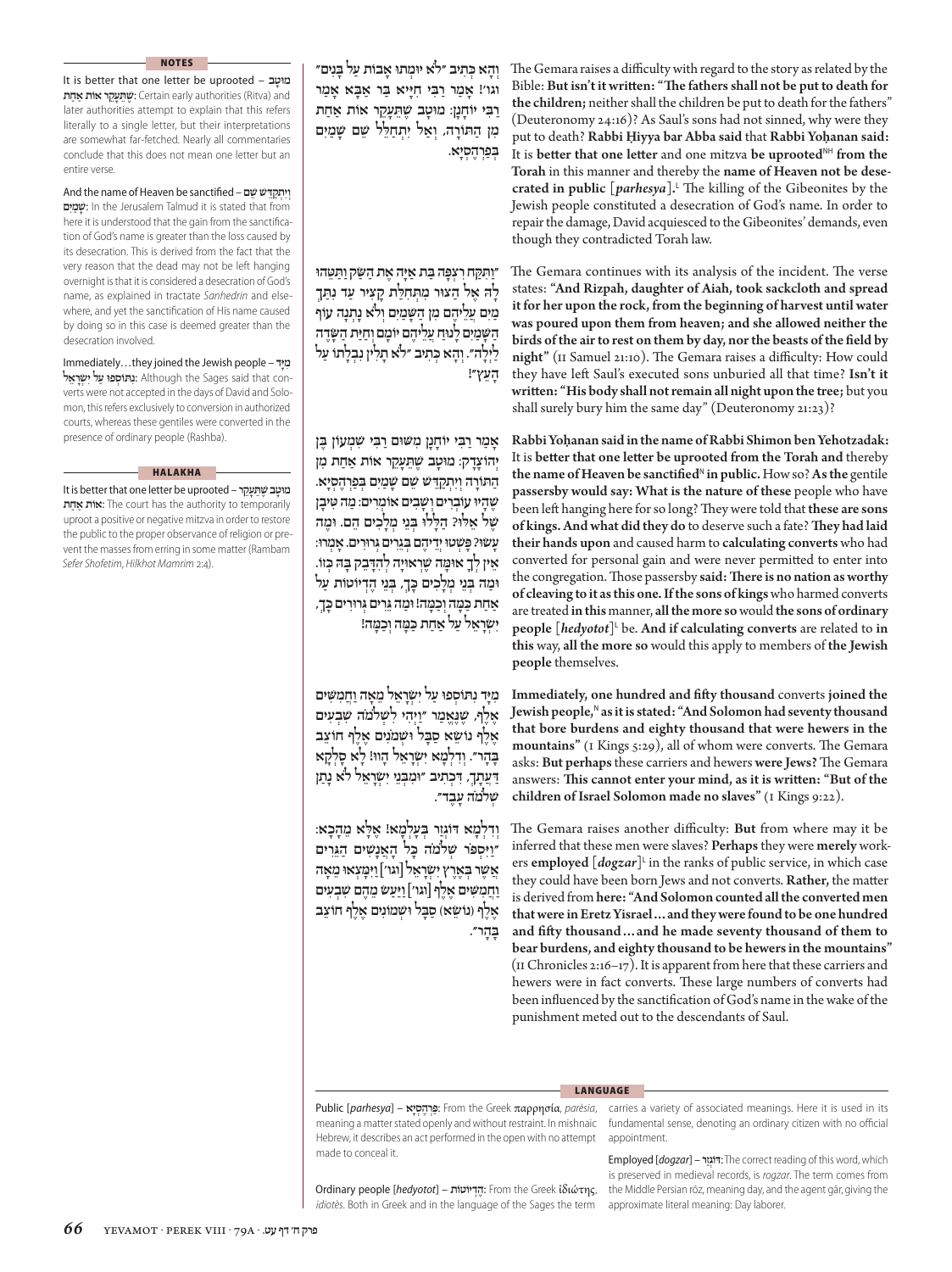**ּוְנ ִת ִינים, ָּדִוד ָּגַזר ֲעֵל ֶיהם? מֹ ֶׁשה ָּגַזר ֲעֵל ֶיהם, ִ ּד ְכ ִתיב ֵ״מ ֵחוֹטב ֵעֶצ ָיך ַעד ׁש ֵוֹאב ֵמ ֶימ ָיך״! מֹ ֶׁשהָּגַזר ְלַה ּהואָּדָרא, ָּדִודָּגַזר ְל ּכוֵּליָּדָרא.** 

The Gemara returns to the main issue under discussion. As for **the Gibeonites,** was it **David** who **issued a decree against them** that they may not enter the congregation? Wasn't it **Moses**  who issued a decree against them, as it is written: "From the **hewer of your wood to the drawer of your water"** (Deuteronomy 29:10), which indicates that there was a distinct class of wood hewers and water drawers already in the time of Moses. This class must have been composed of insincere converts who constituted a separate group unto themselves, apart from the rest of the Jewish people. The Gemara answers: Moses issued **a decree** only **with regard to that generation** that they must remain separate, whereas **David decreed for all generations.**

**ּכ ִּתי ְי ֻׁ הוֹשע ָּגַזר ֲעַלְי ּ יהו ִ ּד ְכ ִתיב ְוַאַ ַ״וִיּ ְּתֵנם ְי ֻׁהוֹשע ַּביּוֹם ַה ּהוא ְחוֹטֵבי ֵע ִצים ְו ׁש ֲוֹאֵבי ַמִים ָלֵעָדה ּוְל ִמְזַּבח ה׳״! ְי ֻׁהוֹשע ָּגַזר ִּבְזַמן ֶׁשֵּבית ַה ִּמ ְקָּד ׁשַקָיּים, ָּדִודָּגַזר ִּבְזַמן ֶׁשֵאין ֵּבית ַה ִּמ ְקָּד ׁש ַקָיּים.** The Gemara raises another difficulty: But still, it was Joshua who issued a decree against the Gibeonites, as it is written: **"And Joshua made them that day hewers of wood and drawers of water, for the congregation and for the altar of the Lord"**  (Joshua 9:27). The Gemara answers: **Joshua issued a decree**<sup>H</sup> **for the period when the Temple is standing,** as indicated by the phrase "for the altar of the Lord," whereas **David issued a decree** even **for the period when the Temple is not standing.** 

#### **HALAKHA**

 Joshua issued a decree – **זרַגָּעהוֹשֻׁ יְ**: By Torah law it is not prohibited for a convert from one of the seven Canaanite nations to enter into the congregation; it was Joshua who permanently barred both males and females from doing so. However, his decree applied only during the time when the Temple was standing. King David extended the decree to apply even to the period when the Temple was not standing (Rambam *Sefer Kedusha*, *Hilkhot Issurei Bia* 12:22–23).

# Perek **VIII** Daf **79** Amud **b**

**ִּב ֵימי ַרִּבי ִּב ְּק ׁשּו ְלַה ִּתיר ְנ ִת ִינים ָאַמר ָלֶהםַרִּבי: ֶח ְלֵק ּנו ַנ ִּתיר, ֵחֶלק ִמְזֵּבח ִמי ַי ִּתיר?**  It is related that **in the days of Rabbi** Yehuda HaNasi the Sages sought to permit the Gibeonites<sup>N</sup> and treat them like Jews in all regards, thereby allowing them to enter into the congregation. **Rabbi** Yehuda HaNasi **said to them:** Even if **we permit**  our share and say that the court nullifies the Jewish people's right to enslave the Gibeonites, and so they should be treated like emancipated slaves, **who can permit the altar's share?** Do they not belong to the Temple and the altar as well?

**ּו ְפ ִל ָיגא ְ ּדַרִּבי ִחָיּיא ַּבר ַאָּבא ְ ּדָאַמרַרִּבי ִחָיּיא ַּבר ַאָּבא ָאַמרַרִּבי ָ יוֹחָנן: ֵחֶלק ֵעָדה – ְל ָעוֹלם ָא ּסור, ֵחֶלק ִמְזֵּבח, ִּבְזַמן ֶׁשֵּבית ַה ִּמ ְקָּד ׁשַקָיּים – ָא ּסור, ֵאין ֵּבית ַה ִּמ ְקָּד ׁש ַקָיּים – ָׁשֵרי.** The Gemara comments: And Rabbi Yehuda HaNasi disagrees **with** the teaching of **Rabbi Ĥiyya bar Abba. As Rabbi Ĥiyya bar Abba said** that **Rabbi Yoĥanan said: Th e share** in the enslavement of the Gibeonites that belongs **to the congregation** of Israel **is forbidden forever** and can never be permitted. However, with regard to **the share** belonging **to the altar, when the Temple is standing** it is **forbidden,** but when **the Temple is not standing** it is **permitt ed.**

#### **NOTES**

**Example Index is permit the Gibeonites – בִּקְשׁוּ לְהֵתִּיר יניםִ תִנְ**: The early authorities discuss this matter at length, as it concerns the prohibition with regard to the Gibeonites in general concerning whether they are prohibited by Torah law or by rabbinic law, or whether only the first generation was prohibited by Torah law. According to the opinion that this is a rabbinic prohibition, the meaning of the Gemara is straightforward, as it discusses whether it was subsequently permitted for Gibeonites to enter into the congregation. If the prohibition applies by Torah law, it is possible that the Gemara here is referring only to their enslavement, not to their eligibility for marriage (see *Sefer HaYashar*). The early authorities point out that at least according to the Jerusalem Talmud, the subject under discussion is clearly their eligibility to marry Jews.

In any event, the enslavement of the Gibeonites to the altar

and to the congregation is either a sign of their prohibition, according to the opinion that they are forbidden by Torah law, or a way of accentuating their different status, according to the opinion that they are forbidden by rabbinic law. Although they are not full-fledged slaves, as all agree that they are not bodily enslaved, their subjugation rendered them quasi slaves. Due to this, it was suggested that Rabbi Yehuda HaNasi's court, or Rabbi Eliezer's court according to the Jerusalem Talmud, could seek to permit a matter that had been prohibited by a greater court, which is ordinarily impossible. They could do this because they wished to release the Gibeonites from their subjugation, based on the principle that property declared ownerless by the court is ownerless. This procedure would automatically have rendered it permitted for the Gibeonites to enter into the congregation (see the Ramban, Rosh, and Rashba).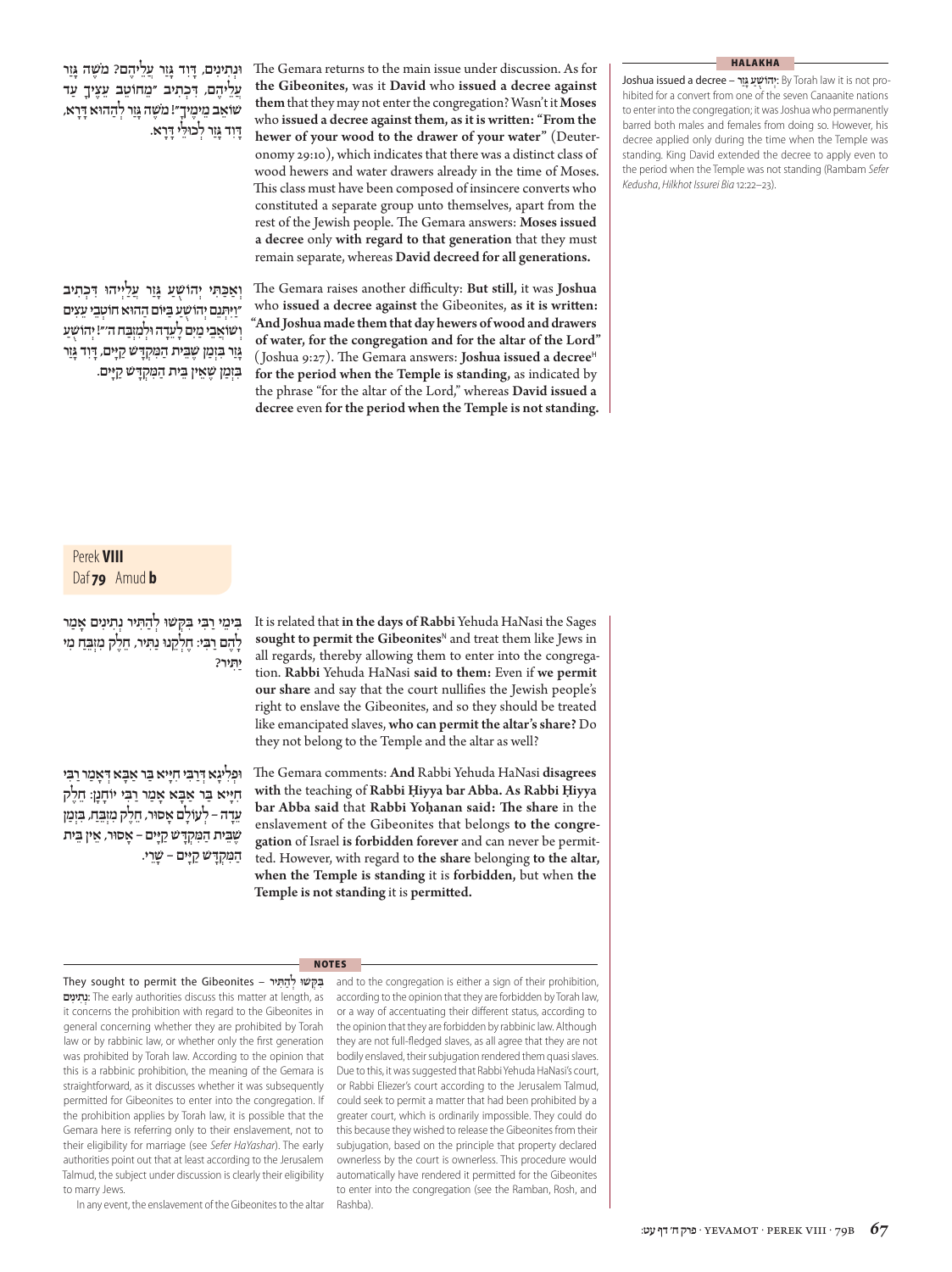# **NOTES**

 s'Yehoshua Rabbi **ְ**:**וֵאין ִלי ְלָפֵרׁש** – explain cannot I And uncertainty, which concerns the very point about which Rabbi Akiva and Rabbi Eliezer disagree, is connected to a fundamental problem with regard to levirate marriage. On one hand it seems that the purpose of levirate marriage is to have children in the deceased brother's name, but on the other hand, even if the *yevama* and the *yavam* are each capable of becoming parents, they do not have the power to determine whether and when this duty will actually be fulfilled. Consequently, the only cases that can be discussed are those in which the possibility of having children exists. As a result, a sexually underdeveloped woman who is incapable of bearing children is excluded from the obligation of levirate marriage. The same dilemma arises with regard to the case of a eunuch: Does inclusion in the mitzva depend on one's ability to have children in the future or on the mere fact that at some point one had been able to become a father?

### **HALAKHA**

 A eunuch caused by man performs *ĥalitza* – **דםָאָ ריסִסְ חוֹלץֵ** : If a eunuch had once been fertile and died without fathering children, his brother may perform *ĥalitza* or levirate marriage with his widow. If his brother died without children, the eunuch may perform *ĥalitza* with his *yevama* but may not enter into levirate marriage, as it is prohibited for him to enter into the congregation. The *halakha* is in accordance with the opinion of Rabbi Akiva, based on the testimony given by Rabbi Yehoshua ben Beteira (Rambam *Sefer Nashim*, *Hilkhot Yibbum* 6:4; *Shulĥan Arukh*, *Even HaEzer*  $172:3)$ 

 A eunuch by natural causes does not perform *ĥalitza* – **חוֹלץֵ אֹל מהָּ חַ ריסִסְ** : A male who was entirely lacking in sexual capacity from birth and a sexually underdeveloped woman are not included in the mitzvot of *ĥalitza* and levirate marriage (Rambam *Sefer Nashim*, *Hilkhot Yibbum* 6:2; *Shulĥan Arukh*, *Even HaEzer* 172:1).

 If a sexually underdeveloped man performed *ĥalitza*… a If **ַ**:**ה ָּסִריס ֶׁשָחַלץ...לֹא ְּפָסָל ּה** – her disqualified not has he sexually underdeveloped man performed *ĥalitza* with his *yevama*, or if his brother performed *ĥalitza* with his widow, and similarly, if a sexually underdeveloped woman performed *ĥalitza*, these women have not been disqualified from marrying into the priesthood, as the *ĥalitza* is of no consequence (Rambam *Sefer Nashim*, *Hilkhot Yibbum* 6:2; *Shulĥan Arukh*, *Even HaEzer* 172:1).

 If a eunuch had intercourse with a woman, he has disqualified her – **הּ לָסָפְּ שהָּׁאִ עלַ באָּשֶׁ ריסִסָ**: If a eunuch had intercourse with any woman, he has disqualified her from marrying into the priesthood. If she was the daughter of a priest, she is barred from eating *teruma* (Rambam *Sefer Kedusha*, *Hilkhot Issurei Bia* 18:3).

# **LANGUAGE**

 A sexually underdeveloped woman [*aylonit*] – **ילוֹנית ִ יְאַ**: The source of the word, as stated in the Gemara (*Ketubot* 11b), is the Hebrew term for a male sheep, *eyal*. A male sheep, called *dikhra*, meaning male in Aramaic, is a symbol of masculinity. A sexually underdeveloped woman is a masculine woman, so to speak, as she is incapable of giving birth.

<mark>מתני׳</mark> אָמַי וַבִּי יְהוֹשֻעַ: שָּׁמַעְתִּי<br>שֶׁהַסְּרִים חוֹלֵץ וְחוֹלְצִין לְאִשְתּוֹ, **ְוַה ָּסִריס לֹא ֵחוֹלץ ְולֹא ְחוֹל ִצין ְל ִאׁ ְשּתוֹ, ְוֵאין ִלי ְלָפֵרׁש.** 

**ָאַמרַרִּבי ֲע ִק ָיבא: ֲאִני ֲאָפֵרׁש: ְסִריס ָאָדם – ֵחוֹלץ ְו ְחוֹל ִצין ְל ִאׁ ְשּתוֹ, ִמְּפֵני ֶׁשָהְיָתה לוֹ ׁ ְשַעת ַה ּכ ֶׁ וֹשר ְסִריס ַח ָּמה לֹא ֵחוֹלץ ְולֹא ְחוֹל ִצין ְל ִאׁ ְשּתוֹ ִמְּפֵני ֶׁשּלֹא ָהְיָתה לוֹ ׁ ְשַעת ַה ּכ ֶׁ וֹשר.** 

**ּלא: ְסִריס ּכי, ֶאָ ַרִּביֱאִל ֶיעֶזר ֵאוֹמר: לֹא ִ ַח ָּמה – ֵחוֹלץ ְו ְחוֹל ִצין ְל ִאׁ ְשּתוֹ, ִמְּפֵני ֶׁשֵיּׁשלוֹ ְר ּפוָאה. ְסִריס ָאָדם – לֹא ֵחוֹלץ ְולֹא ְחוֹל ִצין ְל ִאׁ ְש ּתוֹ, ִמְּפֵני ֶׁשֵאין לוֹ ְר ּפוָאה.** 

**ֵה ִעיד ַרִּבי ְי ֻׁ הוֹשע ֶּבן ְּבֵתָירא ַעל ֶּבן ְמ ּגוַסת ֶׁשָהָיה ִּב ּ ירו ָׁשַלִים ְסִריס ָאָדם, ְוִי ְּב ּמו ֶאת ִאׁ ְש ּתוֹ, ְלַקֵיּים ִ ּד ְבֵרי ַרִּבי ֲעִק ָיבא.** 

**ַה ָּסִריס לֹא ֵחוֹלץ ְולֹא ְמַי ֵּיבם, ְוֵכן ַאְי ִ ילוֹנית לֹא ֶחוֹלֶצתְולֹא ִמ ְתַי ֶּיבֶמת.** 

**ַה ָּסִריס ֶׁשָחַלץ ִל ִיב ְמ ּתוֹ – לֹא ְּפָסָל ּה, ְּבָעָל ּה – ְּפָסָל ּה, ִמְּפֵני ֶׁש ִהיא ְּב ִע ַילת ְז ּנות. ְוֵכן ַאְי ִ ילוֹנית ֶׁשָח ְל ּצו ָל ּה ַא ִחין – לֹא ְּפָס ּלוָה, ְּבָע ּלוָה – ְּפָס ּלוָה, ִמְּפֵני ֶׁשְּב ִע ָילָת ּה ְּב ִע ַילת ְז ּנות.**

**ּכֵדי ָׁש ְמ ִע ַינן ְלַרִּבי ֲע ִק ָיבא גמ׳ ִמ ְ ּכֵריתוֹת ּכַחָיּ ֵיבי ָ ְ ּדָאַמר ַחָיּ ֵיבי ָל ִאוין ְ ּכֵריתוֹת ָלאו ְּבֵניֲח ִל ָיצה ָּד ּמו – ְוַחָיּ ֵיבי ָ ְוִי ּיבּום ִנ ְינ ּהו!** 

mishna **Rabbi Yehoshua said: I heard** two rulings from my teachers. One ruling is **that a eunuch performs** *ĥalitza* with his *yevama*, **and** his brothers **perform** *ĥalitza* **with his wife, and** the other ruling is that **a eunuch does not perform** *ĥalitza*with his *yevama*, **and** his brothers **do not perform** *halitza* with his wife. And I cannot explain<sup>N</sup> these two rulings, as I do not remember the circumstances to which each ruling applies.

**Rabbi Akiva said: I will explain. A eunuch** caused **by man,**  i.e., one who became emasculated after birth, performs *halitza<sup>H</sup>* with his *yevama* **and** his brothers **perform** *ĥalitza* **with his wife, because he had an hour of fi tness,** a time when he was fertile. On the other hand, **a eunuch by natural causes,** i.e., who was entirely lacking in sexual capacity from birth, **does not perform** *halitza<sup>H</sup>* with his *yevama* **and** his brothers **do not perform** *ĥalitza* **with his wife, because he did not have an hour of fi tness,** as he never had the potential to father children.

**Rabbi Eliezer says: No; rather,** the opposite is the case: **A eunuch by natural causes performs** *ĥalitza* with his *yevama* **and** his brothers **perform** *ĥalitza* **with his wife because he can be cured,**<sup>B</sup> whereas **a eunuch** caused **by man does not perform** *ĥalitza* with his *yevama* **and** his brothers **do not perform** *ĥalitza* **with his wife because he cannot be cured.**

**Rabbi Yehoshua ben Beteira testifi ed about** a man named **ben Megusat, who** lived **in Jerusalem** and **was a eunuch** caused **by man,** that his brothers nevertheless **entered into levirate marriage**  with his wife, in order to fulfill and confirm the statement of **Rabbi Akiva.**

**A sexually underdeveloped man does not perform** *ĥalitza* **or enter into levirate marriage** with his *yevama*. **And similarly, a sexually underdeveloped woman** [*aylonit*],<sup>L</sup> who is incapable of bearing children, **does not perform** *ĥalitza* **or enter into levirate marriage** with her *yavam*.

If **a sexually underdeveloped man performed** *ĥalitza* **with his**  *yevama*, he has not thereby disqualified her<sup>H</sup> from marrying into the priesthood, as his *ĥalitza* is invalid. However, if **he had inter**course with her, he has disqualified her.<sup>H</sup> This is because it is considered **licentious sexual intercourse,** since such intercourse does not fulfill the mitzva of levirate marriage and is therefore categorized as forbidden relations with one's sister-in-law. **And similarly,** with regard to **a sexually underdeveloped woman,** if one of**the brothers performed** *ĥalitza*with her he **has not** thereby **disqualifi ed her** from marrying into the priesthood. However, if he **had intercourse with her,** he **has disqualifi ed her because the intercourse is** considered **licentious sexual intercourse.**

 $\mathbf{GEMARA}^{\mathbf{Now, we learned that Rabbi Akiva said: \mathbf{A}}$  Those liable for violating a prohibition **are like those liable to** receive *karet* with regard to the validity of their marriage and all its ramifications, **and those liable to** receive *karet* **are not eligible** to perform *ĥalitza* **or levirate marriage.** A eunuch caused by man has the status of a man with crushed testicles, and is therefore prohibited by a standard negative mitzva from marrying a Jewish woman. If he violated the prohibition and married her, his marriage is invalid according to Rabbi Akiva, just as if he had married a woman who is forbidden to him by a prohibition punishable by *karet*. Why, then, should his *ĥalitza* be valid?

#### **BACKGROUND**

 be will As : **ִל ּיקּוי ֶׁשֵיּׁש לוֹ ְר ּפוָאה** – cured be can that defect A explained on 80b, a eunuch by natural causes is one who suffers from defective sexual development, whether due to a hereditary condition or one that stems from a glandular dysfunction. Sometimes a glandular defect can be cured, either spontane-

ously or through supplement of various hormones. Although there is no definite knowledge on this matter, it is possible that in the past this condition was treated by ingesting natural substances containing hormones, or by means of herbal remedies that strengthened glandular function in general.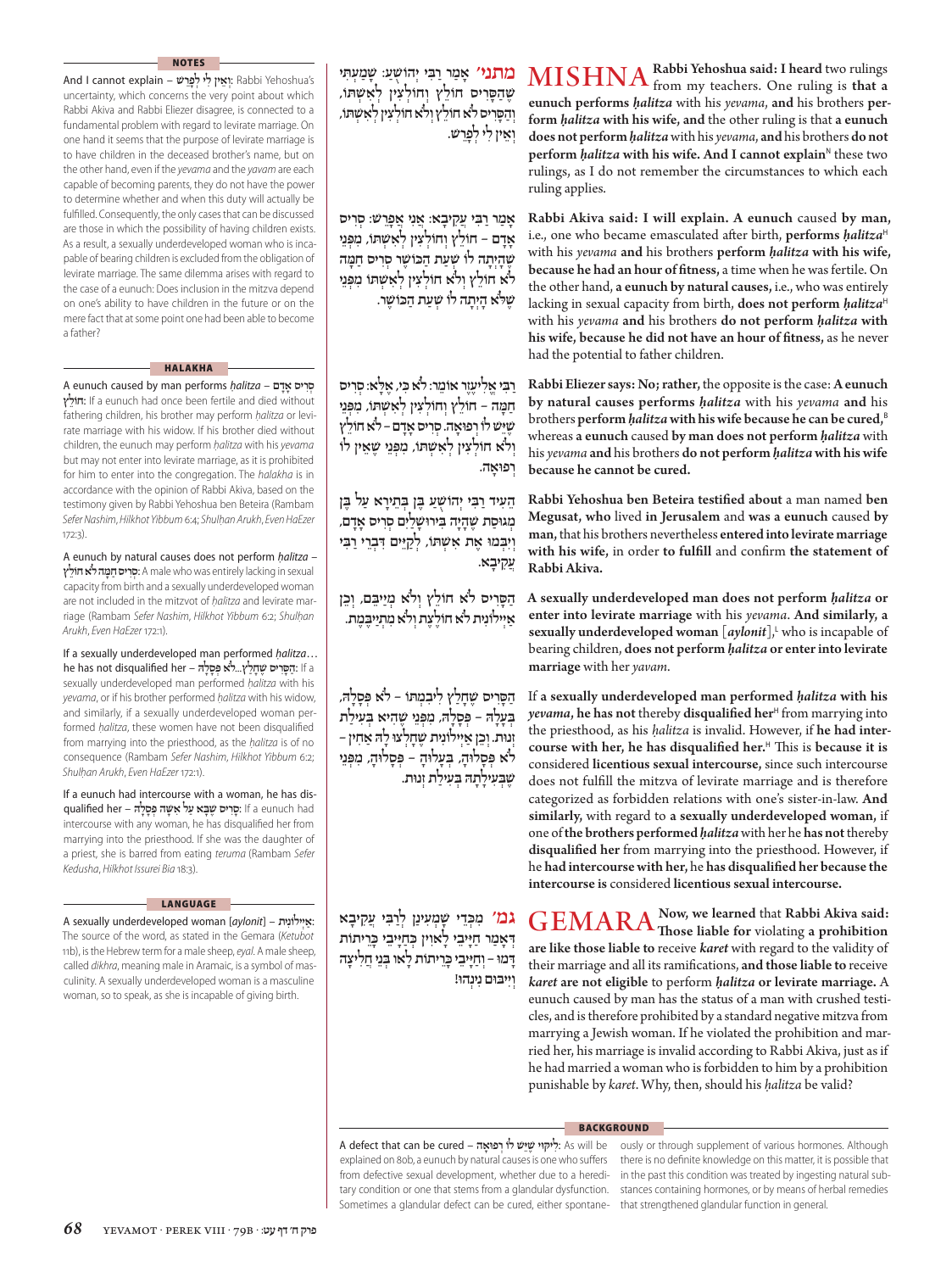| אֲמַר וַבִּי אֲמִי: הָכָא בִּמַאי עָסְקִינַן –<br>בְּגוֹן שֶׁנָּשָׂא אָחִיו גִּיּוֹרֶת. וְרַבִּי עֲקִיבָא<br>סָבַר לָהּ כְּרַבִּי יוֹסֵי, דַּאֲמַר: קְהַל גֵּרִים<br>לַא אִקְרִי קַהָּל.                                                                                                                      | Rabbi Ami said: With what are we dealing here? We are dealing<br>with a case where the eunuch's brother had married a convert, <sup>H</sup><br>and Rabbi Akiva holds in accordance with the opinion of Rabbi<br>Yosei, who said that the congregation of converts is not called a<br>congregation of the Lord. Consequently, it is permitted even for<br>those for whom it is prohibited to enter into the congregation, e.g.,<br>a eunuch, to marry converts.                                                                                                                                                                                                                                                                                                                                                                                                         |
|---------------------------------------------------------------------------------------------------------------------------------------------------------------------------------------------------------------------------------------------------------------------------------------------------------------|------------------------------------------------------------------------------------------------------------------------------------------------------------------------------------------------------------------------------------------------------------------------------------------------------------------------------------------------------------------------------------------------------------------------------------------------------------------------------------------------------------------------------------------------------------------------------------------------------------------------------------------------------------------------------------------------------------------------------------------------------------------------------------------------------------------------------------------------------------------------|
| אִי הָכִי יַבּוּמֵי נַמִי מְיַיִּבֵּם! אֵין הָכִי נַמִי<br>וְאַיְיָדֵי דַּאֲמַר רַבִּי יְהוֹשָׁעַ חוֹלֵץ אֲמַר<br>איהוּ נמי חוֹלץ.                                                                                                                                                                            | The Gemara raises a difficulty: If so, the eunuch should also be<br>able to perform levirate marriage with the convert. The Gemara<br>answers: Yes, it is indeed so, but since Rabbi Yehoshua said that<br>a eunuch performs halitza with his yevama, Rabbi Akiva as well<br>said that he performs halitza with her, while in fact he may enter<br>into levirate marriage with her if he so chooses.                                                                                                                                                                                                                                                                                                                                                                                                                                                                   |
| דַיְקָא נַמִי, דְּקָתָנֵי: הֵעִיד רַבִּי יְהוֹשָׁעַ בֶּן<br>בִּתֵירָא עַל בֶּן מְגוּסַת שֶׁהָיָה בִּירוּשָׁלַיִם<br>קְרִים אָדָם, וְיִבְּמוּ אֶת אִשְׁתּוֹ, לְקַיֵּים<br>דִּבְרֵי רַבִּי עֲקִיבָא. שְׁמַע מִינָּהּ.                                                                                           | The Gemara adds: The language of the mishna is also precise in<br>this regard, as it teaches: Rabbi Yehoshua ben Beteira testified<br>about a man named ben Megusat, who lived in Jerusalem and was<br>a eunuch caused by man, that his brothers entered into levirate<br>marriage with his wife, to fulfill the statement of Rabbi Akiva.<br>This indicates that according to Rabbi Akiva, not only halitza but<br>even levirate marriage is permitted. The Gemara concludes: Learn<br>from this that this is the correct understanding of the mishna.                                                                                                                                                                                                                                                                                                                |
| מְתִיב רַבָּה: פִּצוּעַ דַּכָּא, וּכִרוּת שָׁפִּכָה,<br>קִרִים אֲדָם, וְהַזָּקֵן – אוֹ חוֹלְצִין אוֹ<br>מְיַבְּמִין. כֵּיצַד? מֵתוּ וְלָהֶם נָשִׁים,<br>וְלָהֶם אַחִין, וְעָמְדוּ אַחִין וְעָשׂוּ מַאֲמָר<br>בִּנְשׁוֹתֵיהֶן וְנַתְנוּ גֵּט אוֹ שֶׁחַלְצוּ – מַה<br>שַׁעֲשׁוּ עַשׁוּ, וְאִם בַּעֲלוּ - קַנוּ. | Rabba raised an objection from the following baraita: A man with<br>crushed testicles, and one whose penis has been severed, and a<br>eunuch caused by man, and an elderly man <sup>N</sup> who is no longer<br>capable of fathering children, may either perform halitza or enter<br>into levirate marriage. The baraita clarifies the matter: How so? If<br>these men died and they had wives and they also had brothers,<br>and the brothers proceeded to perform levirate betrothal with<br>their wives, or gave them a bill of divorce, or performed halitza<br>with them, what they did is done, i.e., it is a valid act. And if the<br>brothers had intercourse with the wives, they acquired them in<br>levirate marriage, like any other yevama. <sup>H</sup>                                                                                                 |
| מֵתוּ אַחִין וְעָמְדוּ הֵן וְעָשׂוּ מַאֲמֶר<br>בִּנְשׁוֹתֵיהֵן וְנַתְנוּ גֵּט אוֹ חַלְצוּ – מַה<br>שֵׁעֲשׁוּ עַשׁוּ, וְאִם בָּעֲלוּ - קָנוּ, וְאָסוּר<br>לְקַיִּיבְן, מִשׁוּם שֶׁנֶאֱמַר ״לֹא יָבֹא פִּצוּעַ<br>דַכָּא וּכְרוּת שָׁפְּכָה בִּקְהַל ה׳״. אַלְמָא<br>בַּקַהַל עַסְקִינֵן!                       | If the brothers of these sexually impaired men died, and the sexu-<br>ally impaired men proceeded to perform levirate betrothal with<br>their brothers' wives, or gave them a bill of divorce, or performed<br>halitza with them, what they did is done, i.e., it is a valid act. And<br>if they had intercourse with their brothers' wives they acquired<br>them in levirate marriage, but they are prohibited from maintain-<br>ing them <sup>H</sup> as their wives because it is stated: "A man with crushed<br>testicles or a severed penis shall not enter into the congregation<br>of the Lord" (Deuteronomy 23:2). Apparently, we are dealing<br>with a case where the eunuch's brother had married a woman who<br>is in the congregation of the Lord, i.e., a Jew from birth who is<br>governed by this prohibition, and not a convert.                       |
| אֶלָא אָמַר וַבָּה: כְּגוֹן שֶׁנָּמְלָה לוֹ<br>וּלְבַסּוֹף נִפְצַע.                                                                                                                                                                                                                                           | <b>Rather, Rabba said that the case here is one where one's brother</b><br>died and his <i>yevama</i> happened before him for levirate marriage,<br>and he was injured only afterward. Since the mitzva of levirate<br>marriage had initially applied to him, he performs halitza with<br>her.                                                                                                                                                                                                                                                                                                                                                                                                                                                                                                                                                                         |
| אֲמַר לֵיה אַבַּיֵי: וְלֵיתֵי אִיסּוּר פְּצוּעַ<br>וְנִידְהֵי עֲשֵׂה דְיִיבּוּם! מִי לָא תְּנַן, רַבְּן<br>גַּמְלִיאֵל אוֹמֵר: אִם מֵיאֲנָה – מֵיאֲנָה,                                                                                                                                                       | Abaye said to him: If so, let the prohibition applying to a man with<br>crushed testicles come and override the positive mitzva of levi-<br>rate marriage. Didn't we learn in a mishna (109a) as follows: With<br>regard to a case of two brothers who were married to two sisters,<br>one of whom was a minor married off by her brothers in a marriage<br>valid only by rabbinic decree, and the brother who was married to<br>the adult sister passed away, Rabban Gamliel says: If the minor<br>sister refuses her husband, declaring that she does not desire the<br>marriage, she has refused him. Since the marriage is valid only by<br>rabbinic decree, the girl may terminate it before she reaches the age<br>of twelve by declaring that she does not wish to remain in the mar-<br>riage, and no bill of divorce is required. In such a case the marriage |

### **HALAKHA**

**ּכגוֹן ֶׁשָּנָׂשא ָא ִחיו** – convert a married brother his Where **ְ יּוֹרתֶ גִּ**: If a man married a convert and died childless, and he had a brother who was a eunuch, it is permitted for the latter to perform levirate marriage with his *yevama*, in accordance with the opinion of Rabbi Yosei that the congregation of converts is not called a congregation (*Shulĥan Arukh*, *Even HaEzer* 172:3, and in the comment of Rema).

 Forbidden to the husband and permitted to the *yavam* – her to forbidden was woman a If **ֲ**:**א ּסוָרה ַלַּבַעל ּו ּמו ֶּתֶרת ַלָיָּבם** husband by a positive or negative mitzva or a rabbinic prohibition, but she is permitted to his brother, and her husband died without children, she may enter into levirate marriage (Rambam *Sefer Nashim*, *Hilkhot Yibbum* 6:4; *Shulĥan Arukh*, *Even HaEzer* 174:2).

 But they are prohibited from maintaining them – **סורּ אָוְ ימןָ יְּקַלְ** : If a woman is forbidden to her *yavam* by a positive or negative mitzva or a rabbinic prohibition, she must undergo *ĥalitza* and may not enter into levirate marriage. If the *yavam* transgressed and had intercourse with her, he acquired her as his wife and exempted her rival wife from levirate marriage and *ĥalitza*, but he must divorce her (Rambam *Sefer Nashim*, *Hilkhot Yibbum* 6:2; *Shulĥan Arukh*, *Even HaEzer* 173:3, 174:1).

## **NOTES**

 And an elderly man – **קןֵזָּהַוְ**: The early authorities note that an elderly man does not belong to this category in all respects, as the *tanna* is stressing that although he cannot have children in practice, since he was inherently capable of fathering children he is obligated in levirate marriage. Consequently, the prohibition stated here against maintaining the woman as his wife does not apply to an old man, as he is not classified as one with crushed testicles. Some commentaries distinguish between an elderly man who is no longer even capable of the act of intercourse, and one who can perform the act but cannot have children (see Meiri, Rambam, and *Maggid Mishne*).

is nullified retroactively, and so her former husband, the *yavam*, may

perform levirate marriage with her sister.